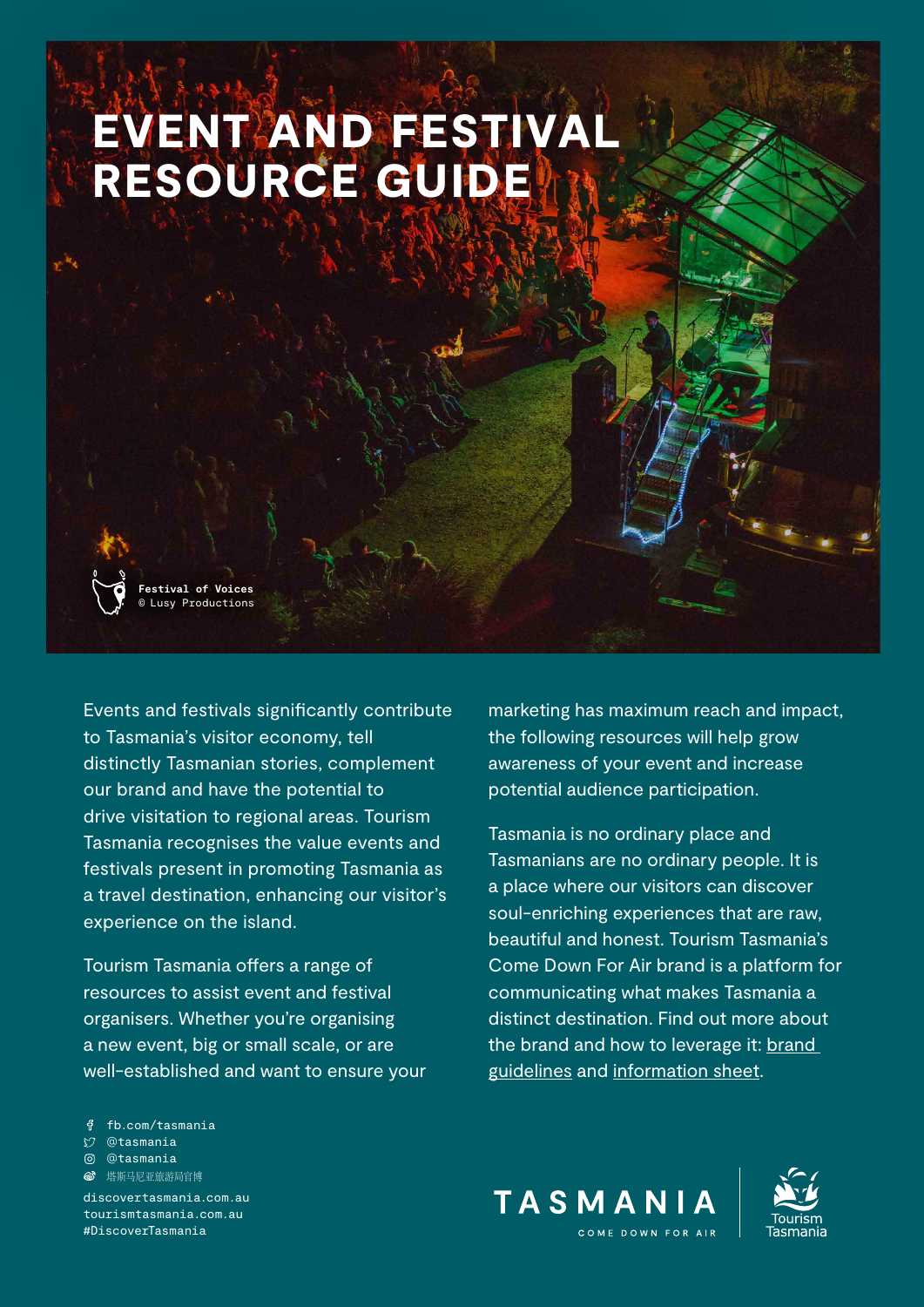## Are you planning a new event or festival?

We encourage you to liaise with the relevant regional tourism organisation (RTO) as your first point of call (see bottom of this guide for contact details).

We also recommend that you contact Events Tasmania. Events Tasmania is a Tasmanian Government agency dedicated to supporting Tasmania's event and festival sector through professional development, funding and grant programs. Visit [eventstasmania.com](http://www.eventstasmania.com)

## Partnering with Tourism Tasmania

Tourism Tasmania supports brand-aligned events with marketing and promotion support through mutually beneficial partnerships.

Tourism Tasmania's Industry and Partnerships team is the main point of contact for events interested in collaborating with Tourism Tasmania. The team work with event partners to leverage opportunities and create awareness of Tasmania as a vibrant event destination.

The Industry and Partnerships team also works closely with Events Tasmania on identifying opportunities for promoting our state through the event sector.

Tourism Tasmania invites marketing partnership proposals for events and festivals in Tasmania.

If you have any questions about submitting a marketing partnership proposal, please contact [partnerships@tourism.tas.gov.au](mailto:partnerships@tourism.tas.gov.au)

# Australian Tourism Data Warehouse

We encourage you to register your event with the Australian Tourism Data Warehouse (ATDW). This is a free service that will enable your event to be published on several websites, applications and services such as Tourism Tasmania's [Discover Tasmania](https://www.discovertasmania.com.au/what-to-do/events) website. To maximise exposure, register your event with ATDW ahead of time.

For assistance with registering and listing your event with ATDW, please contact Tourism Tasmania's ATDW representative:

- t +61 (03) 6165 5286
- e [atdw@tourism.tas.gov.au](mailto:atdw@tourism.tas.gov.au)
- w [atdw-online.com.au](http://www.atdw-online.com.au)

You can also refer to the [ATDW-Online User Guide - Events](https://www.tourismtasmania.com.au/__data/assets/pdf_file/0004/86638/Events-ATDW-User-Guide-2019.pdf)

Through your event website, you can equip your customers with all the resources they need to plan their visit to Tasmania by setting up a hyperlink to the Discover Tasmania website [discovertasmania.com.au](http://www.discovertasmania.com.au).

## Social media

Tourism Tasmania aims to stimulate positive conversations about Tasmania across [Facebook,](https://www.facebook.com/Tasmania/) [Instagram](https://www.instagram.com/tasmania/?hl=en) and [Twitter](https://twitter.com/Tasmania/).

Tourism Tasmania's social media platforms are a great way for locals and visitors to share Tasmanian experiences and for you to promote your event or festival.

We primarily share user-generated content (online content posted by our local community and visitors to the state). We look for authentic Tasmanian stories and images that will inspire people to visit Tasmania. Images from your event or festival that have a compelling destination element are particularly powerful - you do not have to be a professional photographer to participate.

We encourage you to 'like' and 'follow' our social accounts, contribute to the conversation and share your content.

## **FACEBOOK [facebook.com/Tasmania](https://www.facebook.com/Tasmania)**

Tag 'Discover Tasmania' on your public Facebook posts and upload images from your event or festival Facebook page to the Discover Tasmania Facebook page [community wall](https://www.facebook.com/pg/Tasmania/community/) and actively participate in conversations on our posts. Include the hashtag #DiscoverTasmania and for winter related content use #TassieOffSeason.

## **INSTAGRAM [instagram.com/tasmania](https://www.instagram.com/tasmania/)**

Include the hashtag #discovertasmania or the tag @tasmania in your posts for the opportunity to be featured on the @tasmania account. For winter related content use #TassieOffSeason. If your image is reposted, feel free to join the conversation by replying to comments and providing further information on the event or festival experience.

### **TWITTER**

#### **[twitter.com/@tasmania](https://twitter.com/@tasmania)**

Include the hashtag #discovertasmania or the tag @tasmania when tweeting event or festival information, interesting news or images that might be of interest to Tasmania's visitors.

For Tourism Tasmania's social media terms of use, refer to: [tourismtasmania.com.au/marketing/social/](http://www.tourismtasmania.com.au/marketing/social/social-media-terms) [social-media-terms](http://www.tourismtasmania.com.au/marketing/social/social-media-terms)